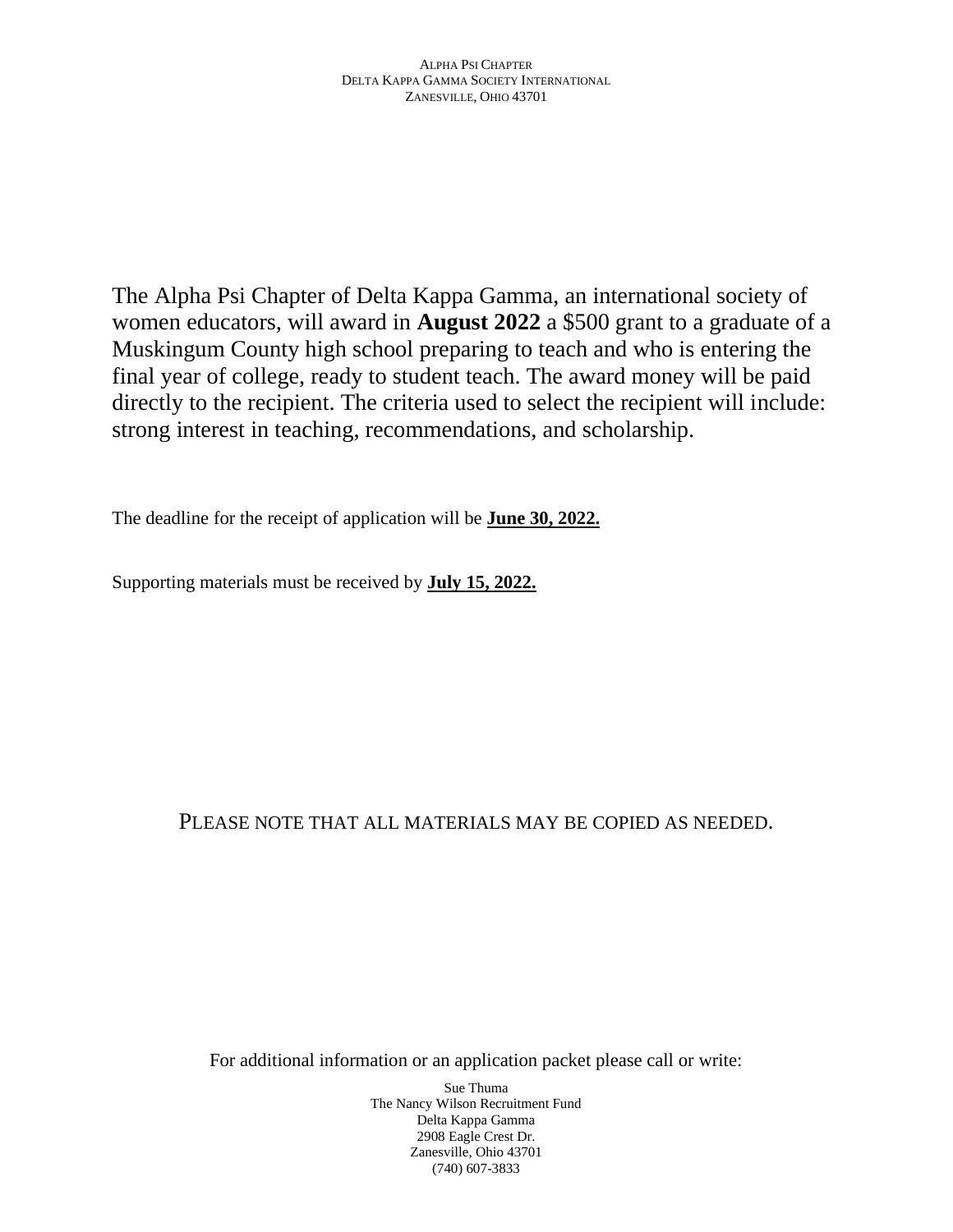#### ALPHA PSI CHAPTER DELTA KAPPA GAMMA SOCIETY INTERNATIONAL ZANESVILLE, OHIO 43701

## Application for Alpha Psi Chapter Nancy Wilson Recruitment Fund Grant

The Alpha Psi Chapter of Delta Kappa Gamma, an international society of women educators, will award in **August 2022** a \$500 grant to a graduate of a Muskingum County high school preparing to teach and who is entering the final year of college, ready to student teach. The award money will be paid directly to the recipient. The criteria used to select the recipient will include: strong interest in teaching, recommendations, and scholarship.

The deadline for the receipt of application will be **June 30, 2022.**

### Supporting materials must be received by **July 15, 2022.**

**\_\_\_\_\_\_\_\_\_\_\_\_\_\_\_\_\_\_\_\_\_\_\_\_\_\_\_\_\_\_\_\_\_\_\_\_\_\_\_\_\_\_\_\_\_\_\_\_**

| Name                                 | <b>Phone Number</b>              | e-mail address |
|--------------------------------------|----------------------------------|----------------|
| Address                              | City, State, Zip Code            |                |
| Parents                              | Occupations                      |                |
| Spouse                               | Occupation                       |                |
| Your College of Attendance           |                                  |                |
| Approximate Grade Point Average      | Approximate GPA of major courses |                |
| Graduated From (name of high school) | Year                             |                |

### **LIST GRANTS AND/OR SCHOLARSHIPS YOU HAVE RECEIVED AND AMOUNT BELOW. \_\_\_\_\_\_\_\_\_\_\_\_\_\_\_\_\_\_\_\_\_\_\_\_\_\_\_\_\_\_\_\_\_\_\_\_\_\_\_\_\_\_\_\_\_\_\_\_\_\_\_\_\_\_\_\_\_\_\_\_\_\_\_\_\_\_\_\_\_\_\_\_\_\_\_\_\_\_**

| List two references to whom you will give the attached reference forms for completion. (Select references<br>who are familiar with your pre-professional experiences and potential for teaching) |                                                                                             |  |  |
|--------------------------------------------------------------------------------------------------------------------------------------------------------------------------------------------------|---------------------------------------------------------------------------------------------|--|--|
| NAME:                                                                                                                                                                                            | POSITION:                                                                                   |  |  |
| <b>ADDRESS:</b>                                                                                                                                                                                  | PHONE:                                                                                      |  |  |
| 2.<br>NAME:                                                                                                                                                                                      | POSITION:                                                                                   |  |  |
| <b>ADDRESS:</b>                                                                                                                                                                                  | PHONE:                                                                                      |  |  |
| <b>Expected Graduation Date</b>                                                                                                                                                                  | <b>Term of Student Teaching</b>                                                             |  |  |
|                                                                                                                                                                                                  |                                                                                             |  |  |
|                                                                                                                                                                                                  | Sue Thuma<br>The Nancy Wilson Recruitment Fund<br>Delta Kappa Gamma<br>2908 Eagle Crest Dr. |  |  |

2908 Eagle Crest Dr. Zanesville, Ohio 43701 (740) 607-3833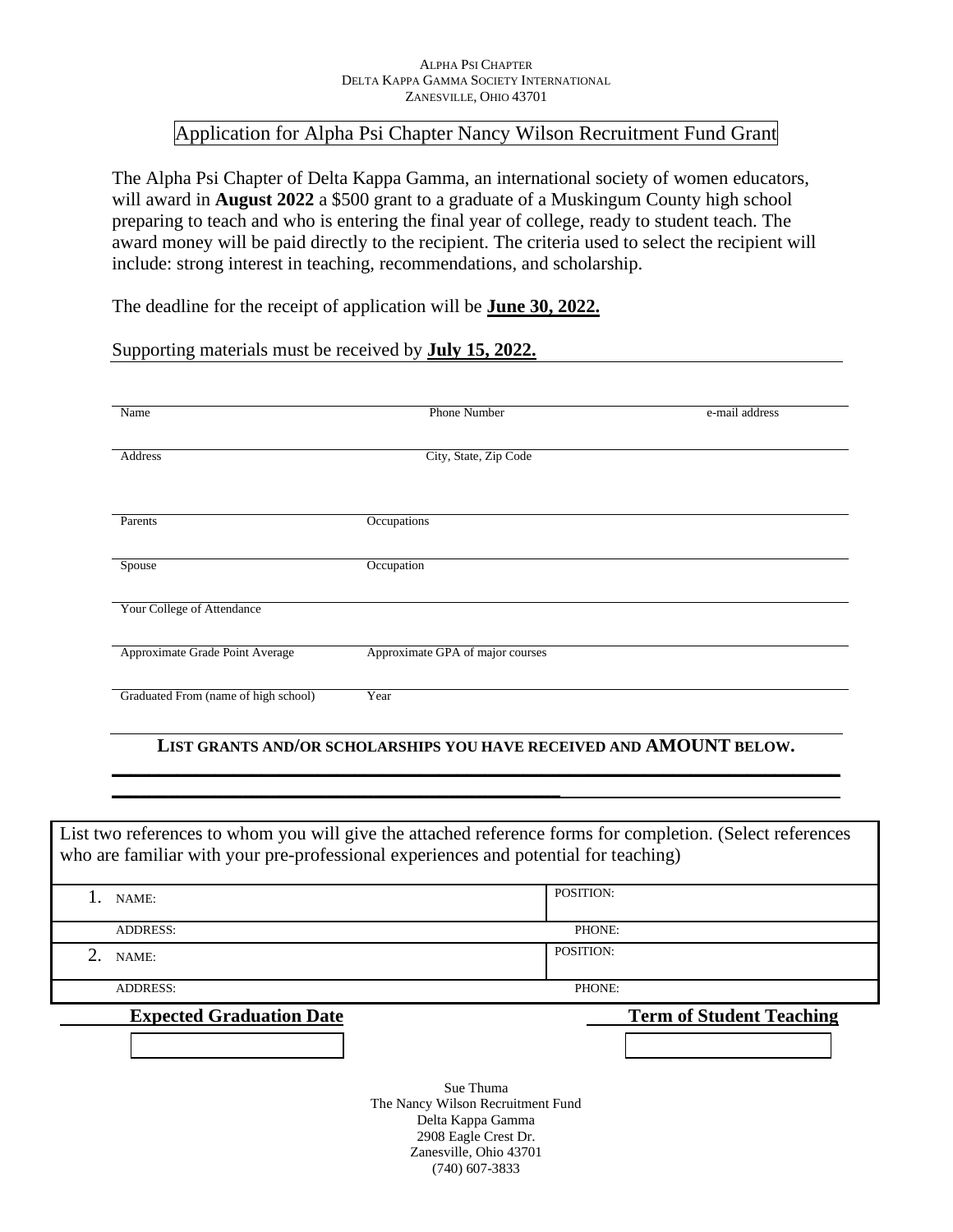#### ALPHA PSI CHAPTER DELTA KAPPA GAMMA SOCIETY INTERNATIONAL ZANESVILLE, OHIO 43701

**LIST COMMUNITY / SCHOOL ACTIVITIES AND HONORS.**

#### **IN THE SPACE BELOW, PLEASE INDICATE WHY YOU ARE INTERESTED IN A TEACHING CAREER.**

#### **DESCRIBE A TEACHER WHO HAS INFLUENCED YOUR LIFE.**

PLEASE RETURN THIS COMPLETED APPLICATION BY JUNE 30, 2022 TO THE FOLLOWING ADDRESS: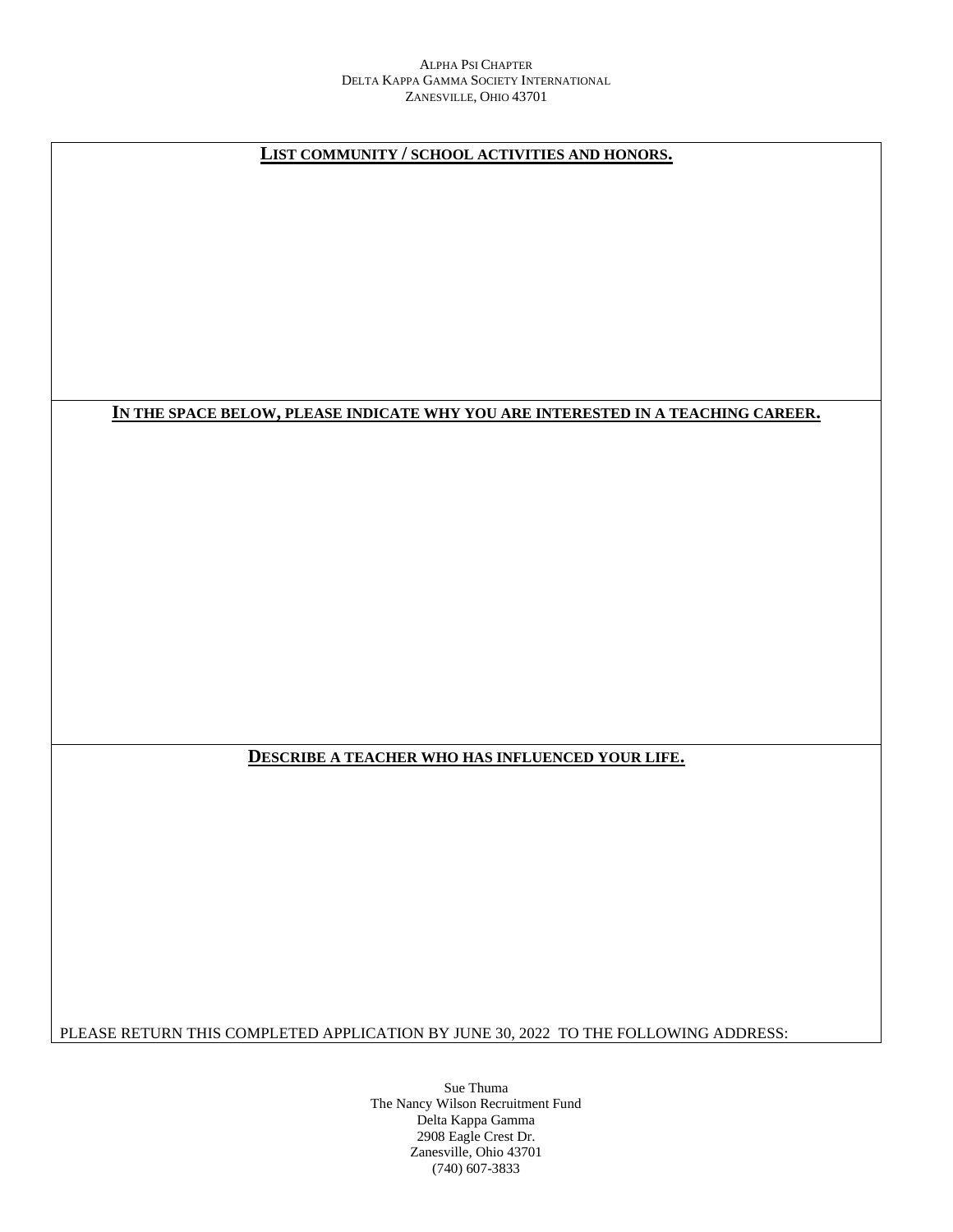### *REFERENCE FORM* ALPHA PSI CHAPTER DELTA KAPPA GAMMA

\_\_\_\_\_\_\_\_\_\_\_\_\_\_\_\_\_\_\_\_\_\_\_\_\_\_\_\_\_\_\_\_\_\_\_\_\_\_\_\_\_\_\_\_\_\_\_\_\_ HAS APPLIED FOR A NANCY WILSON RECRUITMENT FUND GRANT TO BE AWARDED BY ALPHA PSI CHAPTER, DELTA KAPPA GAMMA, ZANESVILLE, OHIO AND HAS LISTED YOU AS A REFERENCE. THE GRANT OF \$500 WILL BE AWARDED FOR FALL TERM 2022. PLEASE COMPLETE AND RETURN THIS FORM BY JULY 15, 2022. CRITERIA FOR SELECTION INCLUDE: STRONG INTEREST IN TEACHING, RECOMMENDATIONS, AND SCHOLARSHIP. THE APPLICANT SHOULD BE READY FOR THE FINAL YEAR OF AN EDUCATION PROGRAM AND BE READY TO STUDENT TEACH. THANK YOU FOR YOUR TIME TO COMPLETE THE RECOMMENDATION FORM.

- 1. How long have you known the applicant and in what capacity?
- 2. Please share your perceptions of the student's academic/pre-professional preparation for teaching and personal characteristics which may contribute to success in teaching.

- 3. What unique qualities make the applicant especially worthy of receiving scholarship support?
- 4. Use this space for additional comments you would like to offer.

Signature\_\_\_\_\_\_\_\_\_\_\_\_\_\_\_\_\_\_\_\_\_\_\_\_\_\_\_\_\_\_\_\_\_\_\_\_\_\_\_\_Date\_\_\_\_\_\_\_\_\_\_\_\_\_\_\_\_\_\_\_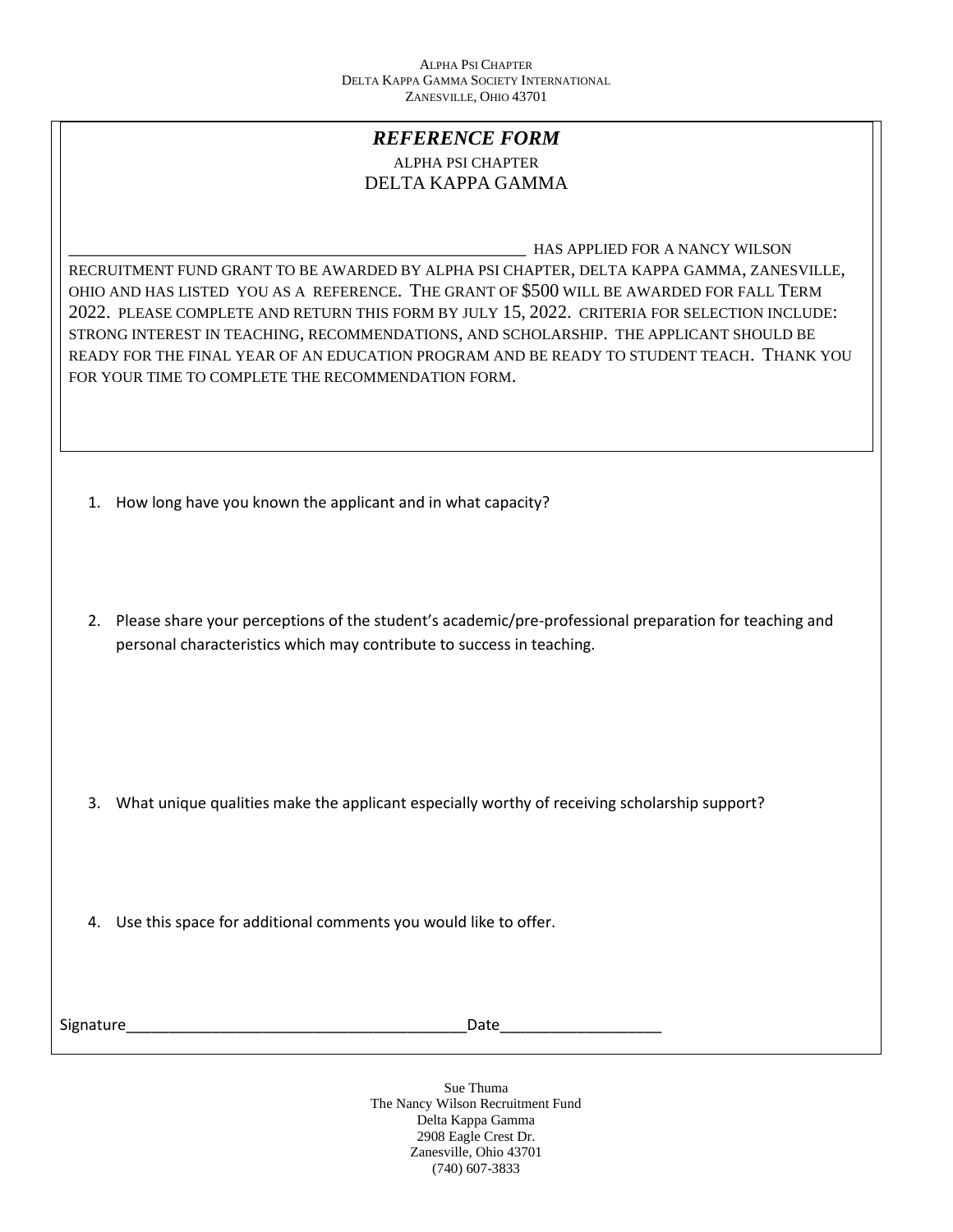RETURN BY JULY 15, 2022 TO:

# **ALPHA PSI CHAPTER OF DELTA KAPPA GAMMA**

When applying for the Nancy Wilson Recruitment Fund Grant, please observe all deadlines and be sure all requested information is furnished. The Selection Committee will meet immediately after July 16 and consideration will only be given to those applications meeting all requirements. For your convenience, this checklist is included.

# *CHECKLIST FOR APPLICANT*

\_\_\_\_\_\_ Complete application and return by June 30, 2022

\_\_\_\_\_\_\_Order transcript to be sent to Chairperson on or before July 15, 2022

Request two people to complete the Reference Forms. Give them a

stamped, addressed envelope.

# **Have all materials sent to:**